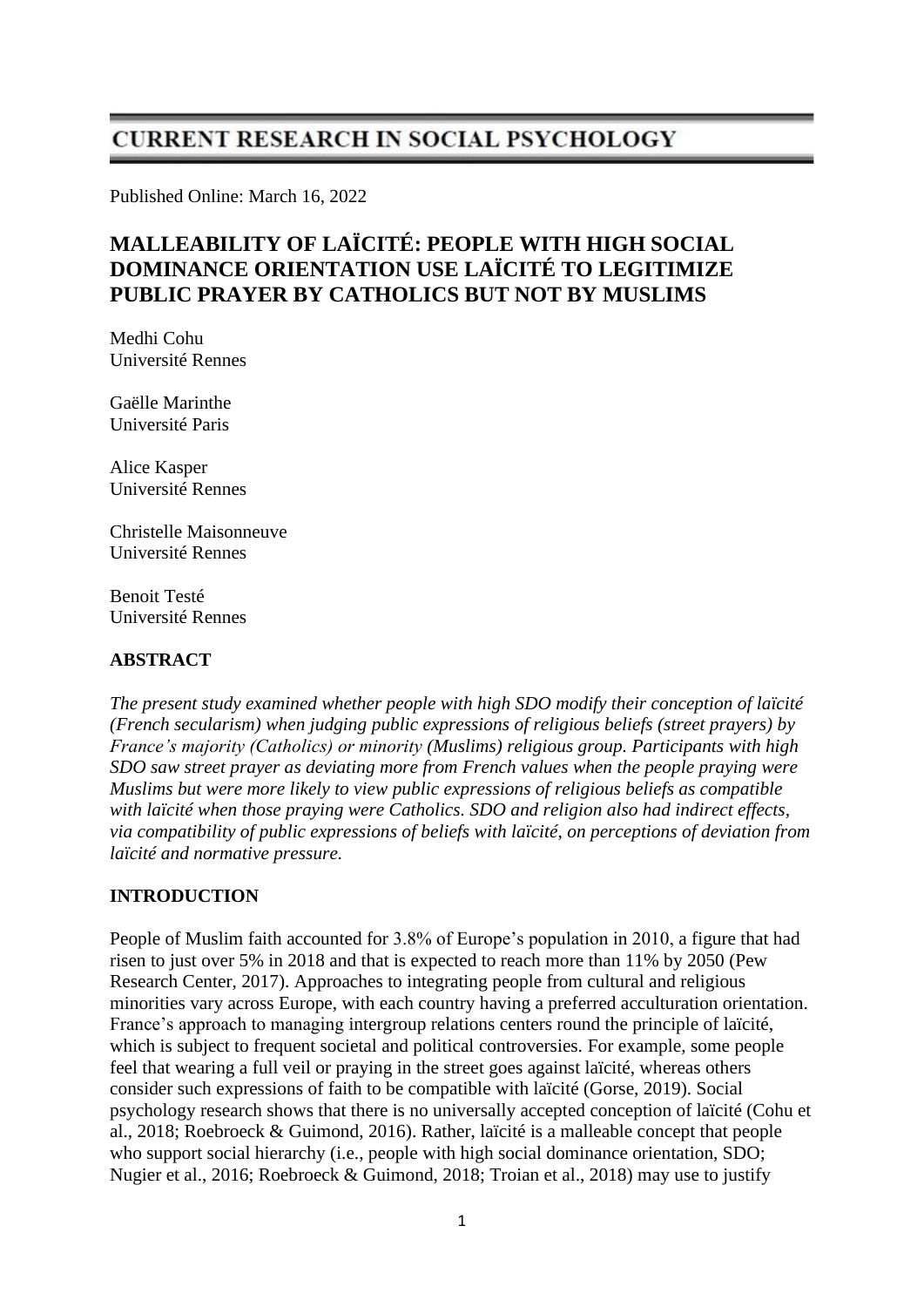prejudice against minority groups. The present study examines the malleability of high SDO individuals' conceptions of laïcité when judging members of a minority (Muslim) versus majority (Catholic) religious group expressing their religion publicly (street prayers).

Cohu et al. (2018) identified four constituent dimensions of laïcité—public expression of religious beliefs, religious neutrality of the State, equality of treatment of different religious beliefs, and protection of religious groups. The two main conceptions of laïcité prevalent in French society, that is historical and new laïcité (Roebroeck & Guimond, 2016; Troian et al., 2018), differ mainly on the public expression dimension (Cohu et al., 2021). Historical laïcité places the onus on tolerance and equality between religions and accepts public expressions of religious beliefs, whereas new laïcité extends the State's religious neutrality to the public sphere (Adam-Troian et al., 2019; Baubérot, 2012; Nugier et al., 2016; Roebroeck & Guimond, 2016). Hence, individuals who embrace new laïcité expect others to express their religious beliefs (e.g., Muslim women wearing the veil) only in the private sphere and exert pressure on them to do so (Nugier et al., 2016). Moreover, new laïcité appears to legitimize prejudice against minority religious groups, because individuals with high levels of prejudice exert greater normative pressure on minority religious groups (e.g., Muslims) than on the majority group (Catholics).

According to social dominance theory, people with high SDO support the idea of a social hierarchy in which higher status groups dominate lower status groups and adhere more easily to inegalitarian ideologies (Sidanius & Pratto, 1999). Thus, people with high SDO might use laïcité to justify treating groups of different status unequally (Roebroeck & Guimond, 2018; Troian et al., 2018). For example, Troian et al. (2018) found that people with high SDO use new laïcité to legitimize their prejudice against North Africans, with new laïcité mediating the positive link between SDO and prejudice. In addition, people with high SDO adhered to laïcité when presented with a situational symbolic threat but did not adhere to laïcité in a nonthreatening situation (Roebroeck  $& Guimond, 2018$ ). Taken together, these results suggest that people with high SDO modify their conception of laïcité toward new laïcité when they feel the need to justify exerting normative pressure on minority groups.

The present study investigated the malleability of conceptions of laïcité in response to street prayers by Muslims or Catholics. More specifically, we focused on the malleability of the public expression dimension of laïcité, as this is the dimension that differs most between historical and new laïcité (Cohu et al., 2021). We expected high SDO individuals to be less attached to allowing others to express their religious beliefs in public when the people praying are Muslims than when they are Catholics, in order to justify exerting normative pressure on the minority religious group. We tested three hypotheses:

H1: High SDO individuals will exert more normative pressure on people who pray in the street and will view public prayer as less compatible with French values and laïcité when the people praying are Muslims than when they are Catholics.

H2: High SDO individuals will view the public expression of religious beliefs dimension as a less important principle of laïcité when considering Muslims praying in the street than when considering Catholics praying in the street.

H3: The effect of H1 will be mediated by the effect of the hypothesized interaction on public expression of religious beliefs.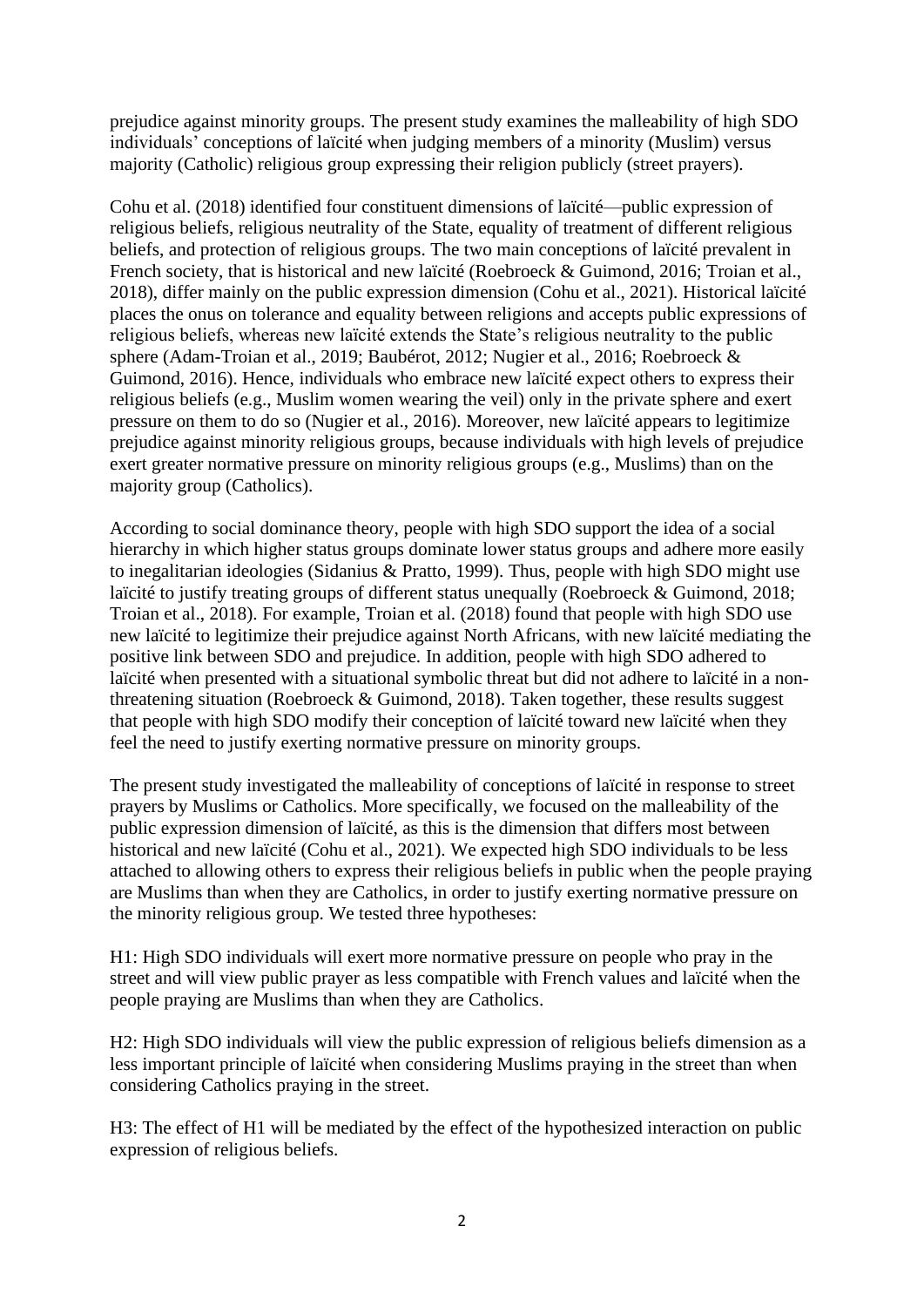# **METHOD**

# **Participants**

Participants were 103 first-year psychology students (83.5% women), aged between 18 and 28 years ( $M = 18.62$ ,  $SD = 1.72$ ), 73.8% of whom declared themselves to be believers (24.3%) non-believers, 1.9% did not provide this information). All the participants were of French nationality (three not indicated). Sensitivity analyses showed that this sample allowed us to detect a low to moderate effect size  $(f^2 = .08)$ , with an alpha of 0.05% and a power of .80 in a multiple regression testing one predictor among four (G\*Power; Faul et al., 2007).

# **Procedure and Measures**

Participants completed two questionnaires, administered one month apart [1]. All answers were provided on scales ranging from 1 = *completely disagree* to 7 = *completely agree*. The first questionnaire (pre-induction phase) was a French translation (Duarte et al., 2004) of Sidanius and Pratto's (1999) six-item reduced SDO scale (e.g., "Inferior groups should stay in their place"), Cronbach's alpha = .78,  $M = 1.89$ ;  $SD = .81$ . Participants completed this scale and then provided sociodemographic information (religious beliefs, gender, age, nationality).

In phase two (induction phase), participants were randomly assigned to one of two experimental conditions in which they read a newspaper article describing either Muslims (*n*  $= 50$ ) or Catholics ( $n = 53$ ) praying in the street (see Appendix A). They then completed a beliefs about laïcité measure [2] (Cohu et al., 2018), including the public expression of religious beliefs dimension (e.g., "As a principle of laïcité, everyone should be free to express his or her religious beliefs in private and in public"), Cronbach's alpha = .91, and a five-item normative pressure scale inspired by Nugier et al. (2016) (e.g., "To what extent would you try to change their minds?"), Cronbach's alpha = .82. Finally, they completed a two-item perceived deviation from laïcité measure ("To what extent do these people respect the principle of laïcité?" (reversed), "To what extent do you find the behavior of these people is contrary to the principle of laïcité?"),  $r = .70$ ,  $p < .001$ , and a two-item perceived deviation from French values measure ("To what extent do you think these people respect French values?" (reversed), "To what extent do you think these people's behavior is contrary to French culture"),  $r = .56$ ,  $p < .001$ . Means and standard deviations for each condition and in total, and correlations between all variables are presented in Appendix B.

# **RESULTS**

In all the following analyses we coded religion of the people praying as Muslim  $= -1$  or Catholic  $= +1$ , and we standardized the SDO and public expression scores [3]. The main effects of SDO and religion on the dependent and mediating variables that were not directly relevant to the present study are shown in Appendix C.

# **Effect of SDO x Religion on Perceptions of Deviation and Normative Pressure**

We conducted a regression analysis with SDO, religion of the people praying, and the interaction between these two variables as predictors of perceived deviation from French values, deviation from laïcité, and tendency to exert normative pressure.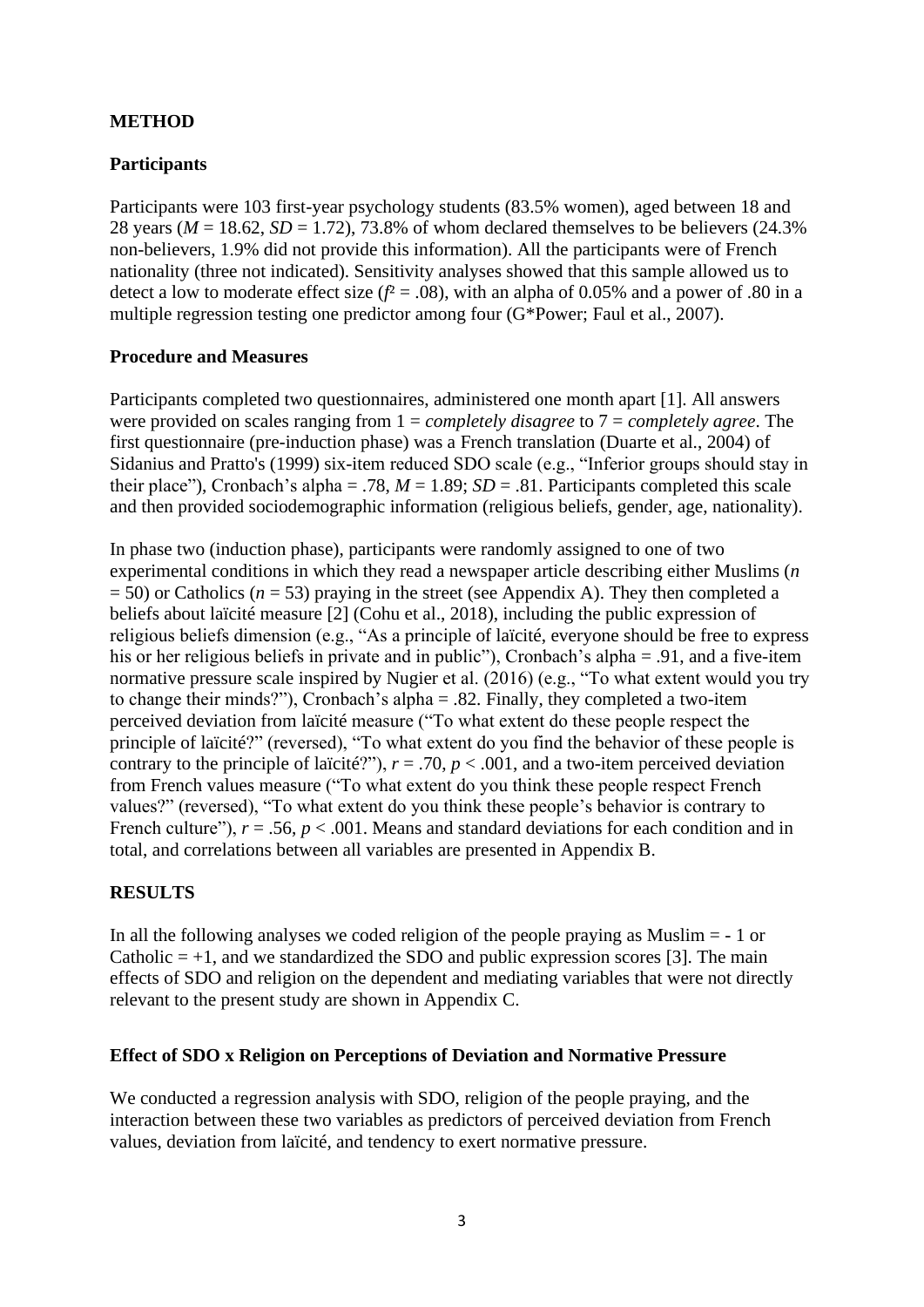SDO x Religion had an effect on deviation from French values,  $B = -0.31$ ,  $SE(B) = 0.15$ ,  $t_{99} =$  $-2.09$ ,  $p = .039$ , partial eta-squared = .04. In line with H1, SDO predicted perceived deviation from French values when the people praying were Muslims,  $b = 0.68$ ,  $se(b) = 0.21$ ,  $t_{99} = 3.27$ ,  $p = .002$ , partial eta-squared = .098, but not when they were Catholics,  $b = 0.05$ ,  $se(b) = 0.22$ ,  $t_{99} = 0.25$ ,  $p = .803$ , partial eta-squared = .001. Unexpectedly, this model did not reveal any effect of the SDO x Religion interaction on deviation from laïcité or on normative pressure, all  $|ts| < 1.37$ ,  $ps > .234$ , all partial eta-squared < .03.

# **Effect of SDO x Religion on Public Expression**

A regression analysis with SDO and religion as predictors of public expression showed an interaction effect of SDO x Religion,  $B = 0.23$ ,  $SE(B) = 0.10$ ,  $t_{99} = 2.29$ ,  $p = .024$ , partial etasquared = .05. Decomposing this interaction showed that the simple effect of religion on public expression was not significant for high SDO individuals  $(+1 SD)$ ,  $b = 0.22$ ,  $se(b) =$ 0.14,  $t = 1.60$ ,  $p = .112$ , or for low SDO individuals (-1 *SD*),  $b = -0.23$ ,  $se(b) = 0.14$ ,  $t = -1.65$ ,  $p = .103$ . On the other hand, SDO had a marginal effect on associating public expression with the principle of laïcité in the Catholics condition,  $b = 0.26$ ,  $se(b) = 0.14$ ,  $t_{99} = 1.80$ ,  $p = .074$ , partial eta-squared = .032, but not in the Muslims condition,  $b = -0.01$ ,  $se(b) = 0.20$ ,  $t_{99} = -0.01$ 0.03,  $p = .976$ , partial eta-squared < .001.

# **Tests of Moderated Mediation Models**

We tested H<sub>3</sub> by using the Monte Carlo method to calculate the overall mediation index (bootstrap 5000). Analyses were conducted using R package JSmediation (Yzerbyt et al., 2018).

# *Model on Deviation from French Values*

As noted above, SDO x Religion had a significant interaction effect on public expression, which then had an effect on deviation from French values,  $B = -0.81$ ,  $SE(B) = 0.13$ ,  $t_{97} = -0.81$ 6.21,  $p = .016$ , partial eta-squared = .28. SDO x Religion also had an indirect effect via public expression on deviation from French values,  $b = -0.18$ , 95%CI  $[-0.37, -0.03]$ . After controlling for public expression, the direct effect of SDO x Religion was not significant,  $B =$  $-0.14$ , *SE(B)* = 0.13,  $t_{97}$  =  $-1.08$ , *p* = .284, partial eta-squared = .01. Thus, the SDO x Religion interaction had a moderated mediation effect on deviation from French values via the association of public expression with the principle of laïcité (Figure 1).



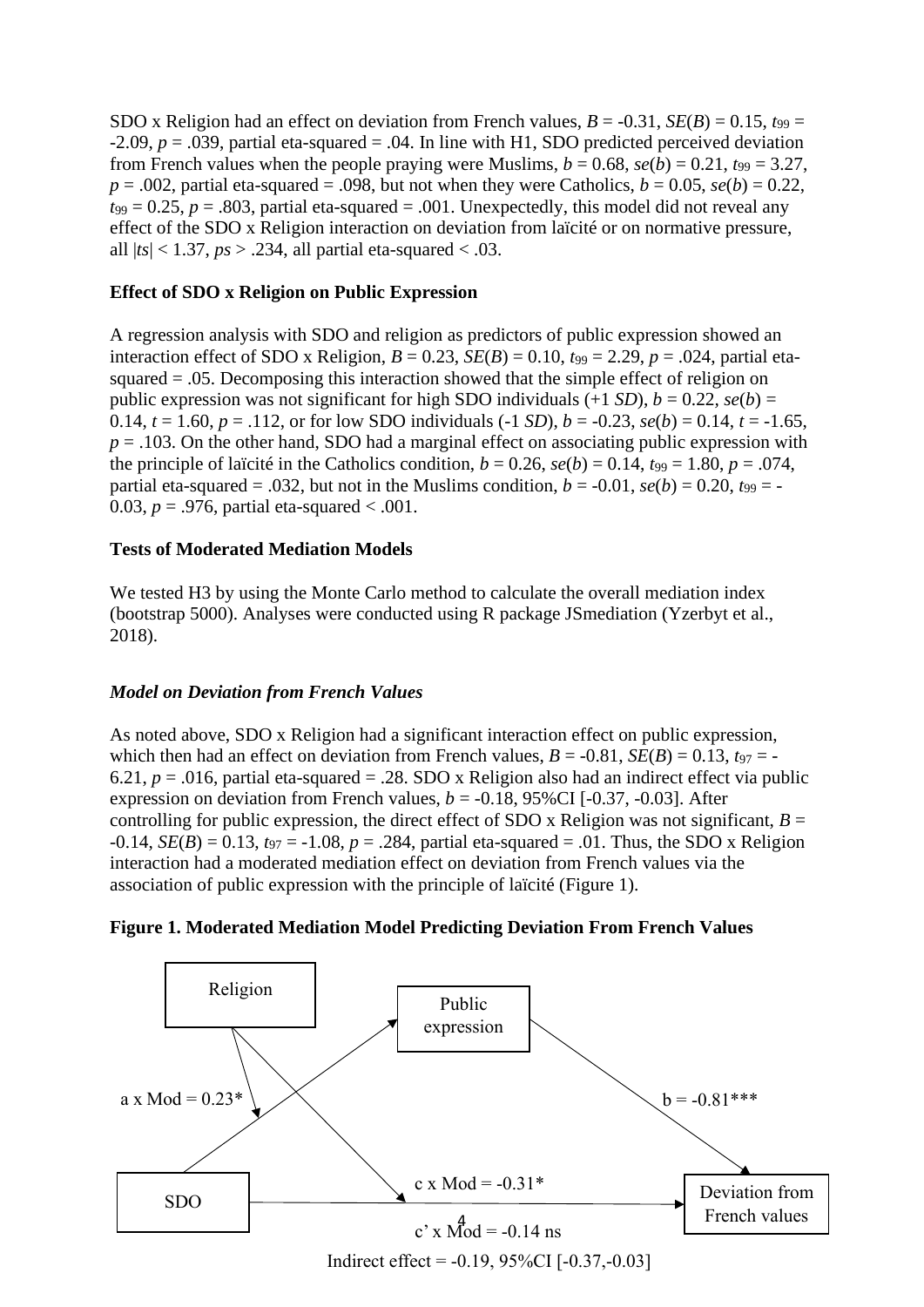*Note.* This model shows the effect of SDO x Religion on public expression (a x Mod path),

the effect of public expression on deviation from French values (b path), and the total (c x

Mod path) and direct (c' x Mod path) effects of SDO x Religion on deviation from French

values.

 $* p < .05, **p < .001$ 

#### *Model on Deviation From Laïcité*

Despite the lack of a total effect of the SDO x Religion interaction on deviation from laïcité, we performed moderated mediation analyses to test for indirect effects (see Hayes, 2009). Both components of the moderated mediation model were significant. Indeed, greater association of public expression with the principle of laïcité resulted in lower perceptions of deviation from laïcité,  $B = -0.91$ ,  $SE(B) = 0.13$ ,  $t_{97} = -7.25$ ,  $p < .001$ , partial eta-squared = .35. Analyses confirmed the presence of an indirect effect,  $b = -0.21$ , 95%CI [ $-0.40$ ,  $-0.03$ ]. The direct effect of SDO x Religion on deviation from laïcité was not significant,  $B = 0.01$ , *SE(B)*  $= 0.13$ ,  $t_{97} = 0.11$ ,  $p = .912$ , partial eta-squared < .01.

#### *Model on Normative Pressure*

Similarly, despite the absence of a total effect of the SDO x Religion interaction, we tested the model on normative pressure. Both the direct and indirect effects of public expression on normative pressure were significant,  $B = -0.62$ ,  $SE(B) = 0.11$ ,  $t_{97} = -5.82$ ,  $p < .001$ , partial etasquared = .26 and  $b = -0.14$ , 95%CI [ $-0.28$ ,  $-0.02$ ], respectively. The direct effect of SDO x Religion on normative pressure was not significant,  $B = -0.03$ ,  $SE(B) = 0.11$ ,  $t_{97} = -0.25$ ,  $p =$ .803, partial eta-squared  $< .01$ .

# **DISCUSSION**

The present study investigated whether individuals with high SDO modify their conception of laïcité to justify their differential judgements of Catholics versus Muslims praying in the street. Results partially supported our hypotheses, as the higher a participant's SDO, the more likely they were to feel that Muslims deviate from French values (H1). However, we did not find a link between SDO and deviation from laïcité or intentions to exert normative pressure. In addition, the higher a participant's SDO, the more likely they were to associate public expression with the principle of laïcité when considering Catholics praying in the street, but not when considering Muslims (H2). These results show an indirect effect of SDO and religion, via the degree to which public expression is considered a principle of laïcité, on judgments of people praying in the street as deviating from French values and laïcité and on the normative pressure exerted on them (H3). However, contrary to our expectations, this effect resulted in Catholics being judged more favorably, rather than in Muslims being judged negatively.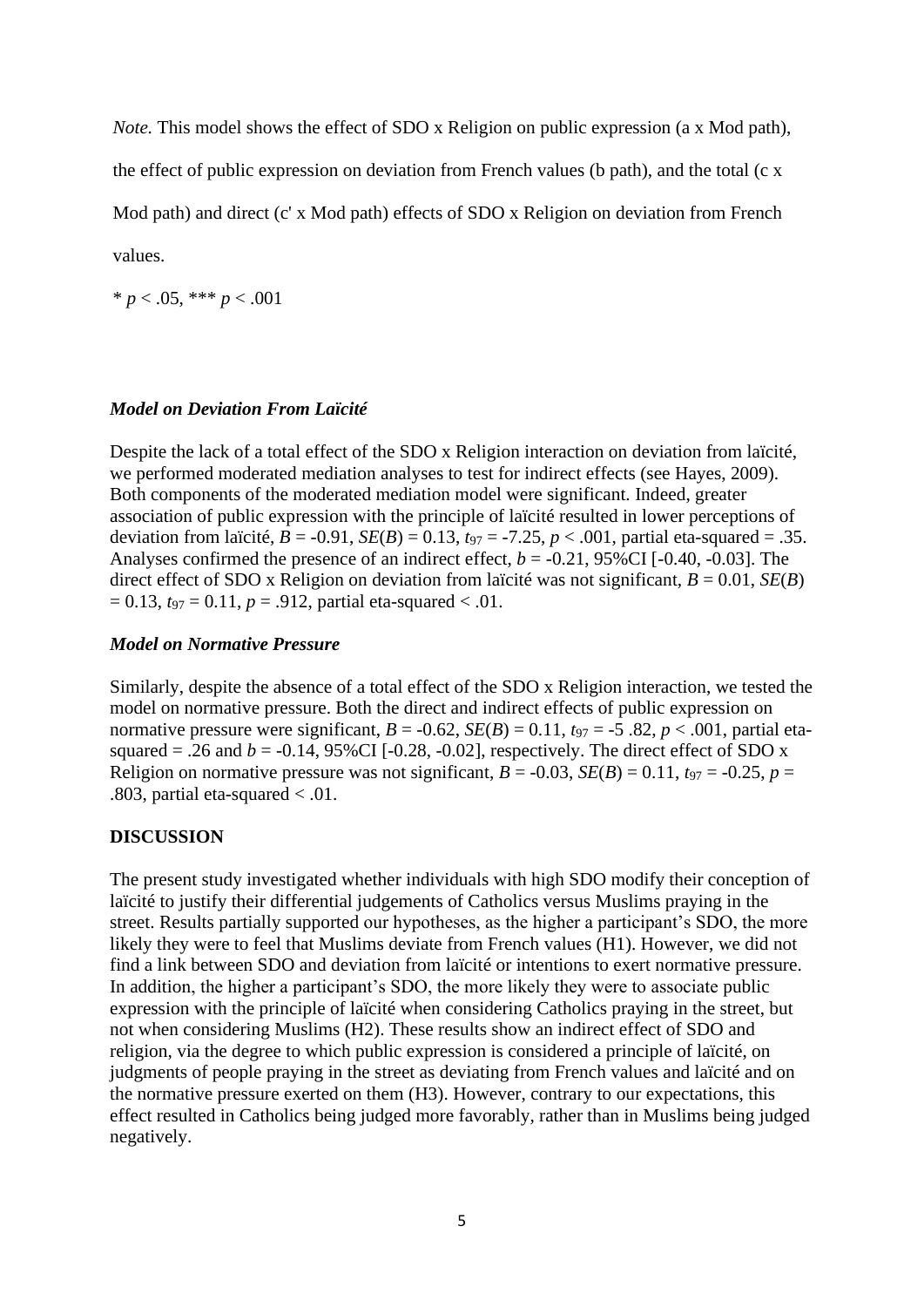Given that people with high SDO believe in a hierarchical society, they may be more inclined to defend the majority religion (Catholicism) compared with a minority religion (Islam). Because some people consider France to have Christian roots (Brubaker, 2017) and because religion is a criterion that affects perceptions of cultural distance (Triandis, 1994), people with high SDO may perceive themselves as being closer to Catholics and therefore change their conception of laïcité to favor this group. Moreover, debates in France about public expressions of religious beliefs mostly focus on Islam (e.g., wearing the full veil; Gorse, 2019), so people with high SDO may automatically associate such expressions with Islam and therefore weakly associate the public expression dimension with laïcité. However, in situations in which Catholics express their beliefs in public, not according people this right is detrimental to the majority religious group and thus to the maintenance of the social hierarchy that people with high SDO advocate. Consequently, such situations require people with high SDO to re-evaluate their position with respect to public expressions of religion, so they can judge the majority religious group positively.

Our second unexpected result was that religion did not affect the normative pressure expressed by high SDO participants or their perceptions of deviation from laïcité, but it did impact their perceptions of deviation from French values. Although our measures did not allow us to assess which French values participants were thinking about, this result highlights the importance of considering laïcité and French values separately. The lack of a total effect suggests that other factors, not considered here, mitigate negative judgments of Muslims (see Hayes, 2009). One such factor may be perceptions of why Muslims pray in the street. For example, reports about Muslims lacking indoor space to practice their religion are quite common: According to Laurent (2015), in 2012 France had only one place of worship for every 1,200 Muslims, compared with one place of worship for every 241 Catholics. This may explain why Muslims praying in the street were not perceived as deviating from the principle of laïcité and why there was no intention to exert normative pressure against them. Because the lack-of-space argument is difficult to apply to Catholics, people with high SDO need to find another way of legitimizing street prayer by Catholics. One way to do this is to more strongly embrace the idea that displaying one's religious beliefs in public is compatible with laïcité. Our results could also be viewed through the lens of Social Identity Theory (Tajfel & Turner, 1979). Indeed, although we considered the measure of deviation from French values as part of the norms and normative pressure field, it might also be a way of reinforcing intergroup distinctiveness. By affirming that Muslims deviate from French values, individuals reinforce the intergroup distinction between Catholics and Muslims in France.

Although our study revealed an important result on the malleability of laïcité, it has limitations. First, all our participants were students. Nevertheless, previous studies of laïcité have reported similar effects for general population and student samples (Roebroeck & Guimond, 2018), so there is no reason to suspect that mechanisms should differ between students and the general population. Future studies could check this hypothesis by testing different populations. Second, we did not observe the expected direct interaction effect of SDO and religion (Muslims vs. Catholics) on deviation from laïcité and normative pressure. In addition to the possible explanations we suggested, this may be due to our sample being slightly too small to detect these interaction effects.

Our study provides further evidence for the ways in which individuals, depending on their level of SDO, use the principle of laïcité to justify their attitudes, in this case, in favor of a majority religious group. In addition to confirming that laïcité is a malleable ideology for people with high SDO (Roebroeck & Guimond, 2018), we showed that this malleability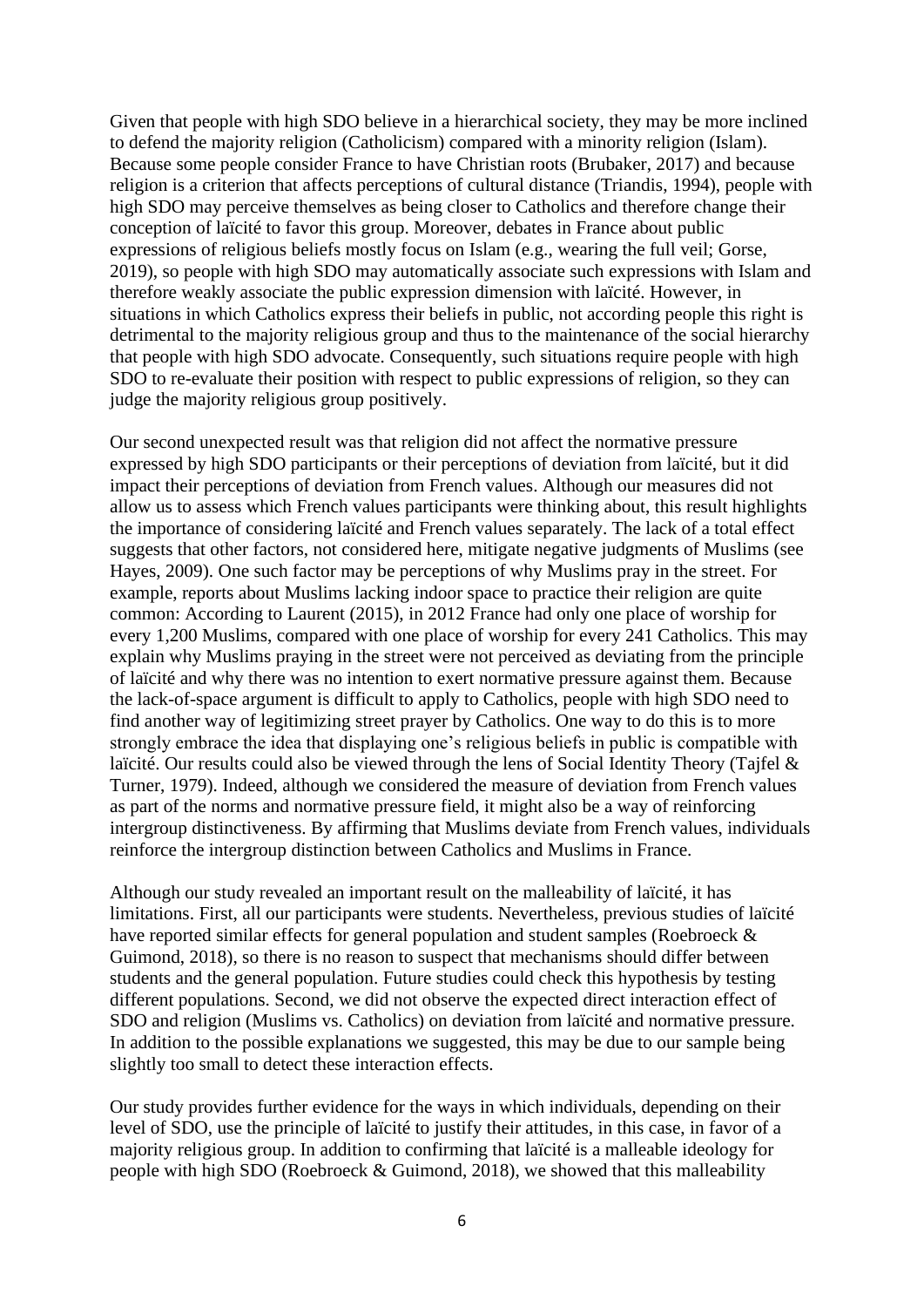encompasses the public expression of religious beliefs dimension when a situation violates a person's position with respect to this dimension. In other words, in situations that would otherwise be considered as deviating from secularist principles, individuals with high SDO adjust their conception of laïcité in order to legitimize the majority group's behavior. Hence, our findings support the idea that although laïcité was conceived as an egalitarian principle, individuals may modify their conception of it in order to justify treating different groups in different ways.

# **REFERENCES**

Adam-Troian, J., Arciszewski, T., & Apostolidis, T. (2019). National identification and support for discriminatory policies: The mediating role of beliefs about laïcité in France. *European Journal of Social Psychology*, *49*(5), 924‑937.<https://doi.org/10.1002/ejsp.2576>

Baubérot, J. (2012). *La laïcité falsifiée [The falsified laïcité]*. La découverte.

Brubaker, R. (2017). Between nationalism and civilizationism: The European populist moment in comparative perspective. *Ethnic and Racial Studies*, *40*(8), 1191‑1226. <https://doi.org/10.1080/01419870.2017.1294700>

Cohu, M., Maisonneuve, C., & Testé, B. (2018). Construction et validation de l'échelle de mesure des croyances relatives à la laïcité [Construction and validation of the laïcité belief scale]. *Psychologie Française*, *63*(4), 337‑356.<https://doi.org/10.1016/j.psfr.2017.09.001>

Cohu, M., Maisonneuve, C., & Testé, B. (2021). One Conception of Secularism for All? A Comparison of Conceptions of Laïcité among Nonbelievers, Catholics, and Muslims in France. *Journal for the Scientific Study of Religion*, *60*(1), 103‑112. <https://doi.org/10.1111/jssr.12703>

Faul, F., Erdfelder, E., Lang, A.-G., & Buchner, A. (2007). G\*Power 3: A flexible statistical power analysis program for the social, behavioral, and biomedical sciences. *Behavior Research Methods*, *39*(2), 175‑191.<https://doi.org/10.3758/BF03193146>

Gorse, B. (2019, octobre 25). Voile islamique, Emmanuel Macron rappelle le sens de la laïcité [Islamic veil, Emmanuel Macron recalls the meaning of secularism]. *La Croix*. [https://www.la-croix.com/France/Politique/Voile-musulman-Emmanuel-Macron-rappelle](https://www.la-croix.com/France/Politique/Voile-musulman-Emmanuel-Macron-rappelle-sens-laicite-2019-10-25-1201056565)[sens-laicite-2019-10-25-1201056565](https://www.la-croix.com/France/Politique/Voile-musulman-Emmanuel-Macron-rappelle-sens-laicite-2019-10-25-1201056565)

Hayes, A. F. (2009). Beyond Baron and Kenny: Statistical mediation analysis in the new millennium. *Communication Monographs*, *76*(4), 408‑420. <https://doi.org/10.1080/03637750903310360>

Laurent, S. (2015, avril 8). Combien la France compte-t-elle de mosquées ? *Le Monde*. [https://www.lemonde.fr/les-decodeurs/article/2015/04/08/combien-la-france-compte-t-elle](https://www.lemonde.fr/les-decodeurs/article/2015/04/08/combien-la-france-compte-t-elle-de-mosquees_4611547_4355770.html)[de-mosquees\\_4611547\\_4355770.html](https://www.lemonde.fr/les-decodeurs/article/2015/04/08/combien-la-france-compte-t-elle-de-mosquees_4611547_4355770.html)

Nugier, A., Oppin, M., Cohu, M., Kamiejski, R., Roebroeck, É., & Guimond, S. (2016). "Nouvelle Laïcité" en France et Pression Normative Envers les Minorités Musulmanes [Secularism in France and Normative Pressure Against Muslim Minorities]. *International Review of Social Psychology*, *29*(1), 15.<https://doi.org/10.5334/irsp.11>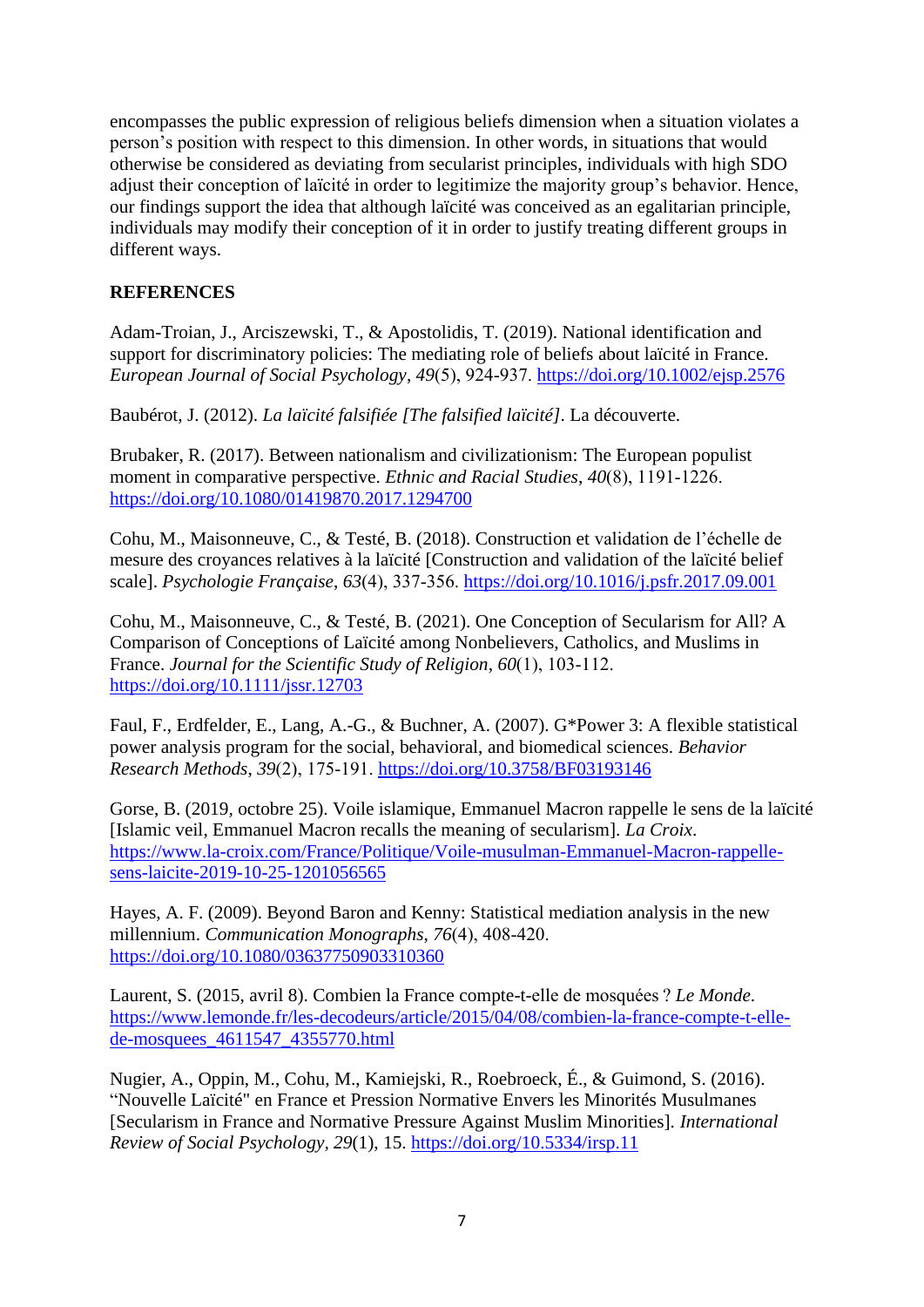Pew Research Center. (2017). *Europe's Growing Muslim Population*. <https://www.pewforum.org/2017/11/29/europes-growing-muslim-population/>

Roebroeck, É., & Guimond, S. (2016). Pour une psychologie sociale de la laïcité: Identification et mesure de deux conceptions distinctes de la laïcité [For a social psychology of laïcité: Identification and measurement of two distinct conceptions of laïcité]. *L'Année Psychologique*, *116*(4), 489‑518.<https://doi.org/10.4074/S0003503316000415>

Roebroeck, É., & Guimond, S. (2018). Intergroup threat, social dominance, and the malleability of ideology: The importance of conceptual replication. *European Journal of Social Psychology*, *48*(2), 134‑149.<https://doi.org/10.1002/ejsp.2311>

Tajfel, H., & Turner, J.C. (1979). An integrative theory of intergroup conflict. *The Social Psychology of Intergroup Relations, 33*(47), 74.

Triandis, H. C. (1994). *Culture and social behavior*. Mcgraw-Hill Book Company.

Troian, J., Bonetto, E., Varet, F., Barbier, M., & Lo Monaco, G. (2018). The effect of Social dominance on prejudice towards North-African minorities: Evidence for the role of social representation of Secularism as a legitimizing myth. *International Journal of Intercultural Relations*, *65*, 96‑104.<https://doi.org/10.1016/j.ijintrel.2018.05.002>

Yzerbyt, V., Muller, D., Batailler, C., & Judd, C. M. (2018). New recommendations for testing indirect effects in mediational models: The need to report and test component paths. *Journal of Personality and Social Psychology*, *115*(6), 929‑943. <https://doi.org/10.1037/pspa0000132>

# **ENDNOTES**

[1] Our questionnaires also included other measures. Because these measures do not serve the purpose of our study, they are not reported here.

[2] We also measured beliefs relating to laïcité in a pre-induction phase. Analyses with preinduction public expression as a covariate showed similar results. To keep our paper concise, we have not reported these analyses.

[3] We report here only results relating to the public expression dimension. Mediation analyses showed no indirect effect of SDO x religion via other dimensions of laïcité (equality, neutrality, protection) on the dependent variables.

# **APPENDIX A**

# *Original Newspaper Article*

"Prières dans la rue sur la place \_ Aujourd'hui, c'est une scène particulière qui s'est déroulée devant les passants, dans la ville de \_. En effet, pas moins d'une cinquantaine de catholiques [musulmans] se sont retrouvés dans la rue afin de prier. Au moment de la prière, la petite église [mosquée] présente sur la place \_ a connu une affluence particulièrement importante de croyants. Une partie d'entre eux a fait le choix de ne pas rentrer dans l'édifice religieux et a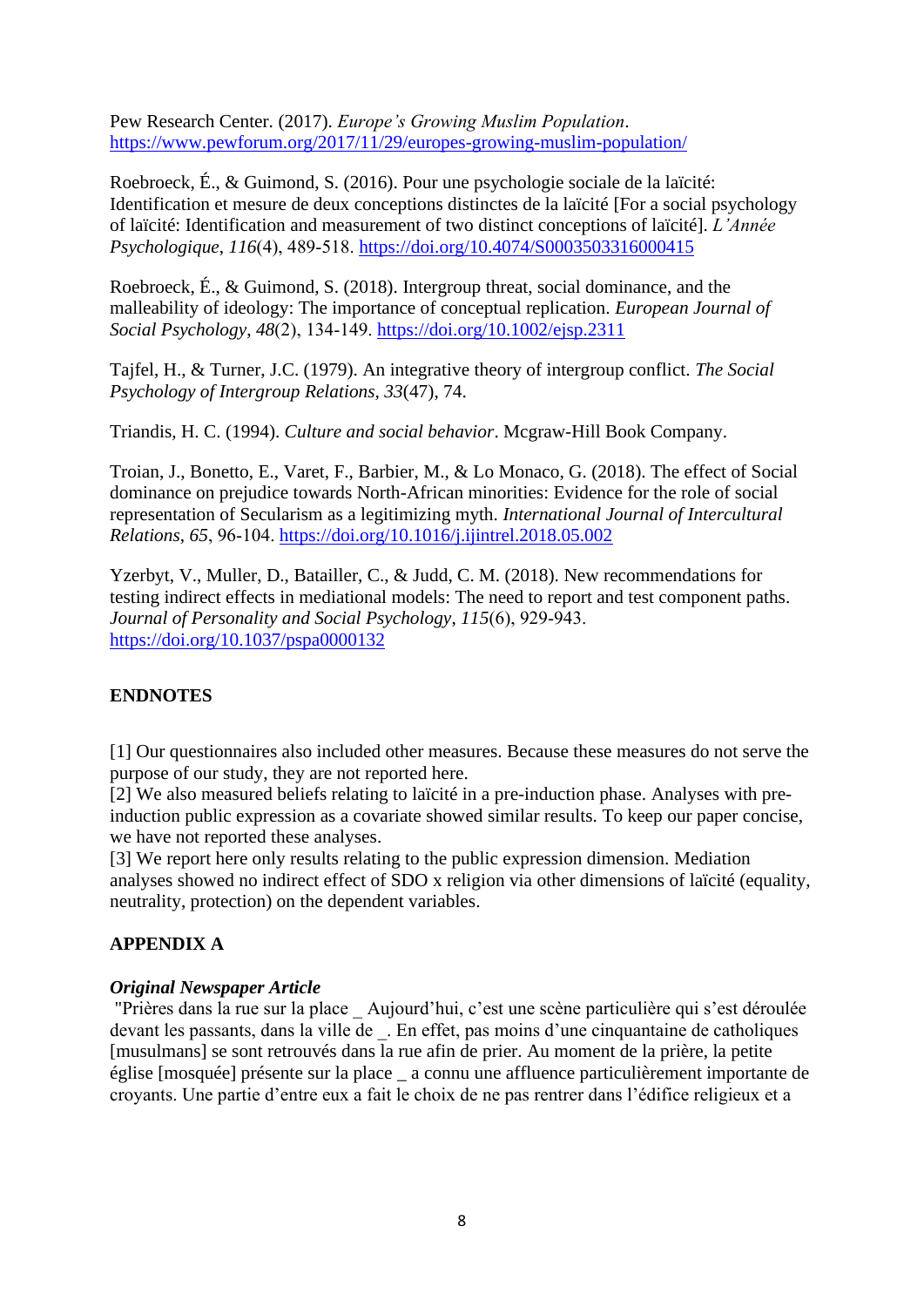pratiqué leur religion devant celui-ci. Ainsi, différentes personnes se sont installées sur la place, pendant une trentaine de minutes afin de prier. " 1

# *English Translation*

"Prayers in the street on XXX Square. Today, passers-by in XXX were treated to an unusual sight. No fewer than 50 Catholics [Muslims] had gathered in the street to pray. When the service [prayers] was [were] due to begin, the small church [mosque] in XXX Square was particularly crowded with believers. However, some of them decided to stay outside the church and practice their devotions in front of it. Thus, a group of people sat praying in the square for about 30 minutes."

# **APPENDIX B**

*Means and Standard Deviations for the Full Sample and for Each Condition (-1 = Muslim condition, +1 = Catholic condition) and Correlations Between all the Variables*

|                                                 | <b>Mean</b><br>(SD) | <b>Mean (SD)</b><br>-1 | Mean (SD)<br>$+1$ | 1                        | 2         | 3        | 4        |
|-------------------------------------------------|---------------------|------------------------|-------------------|--------------------------|-----------|----------|----------|
| 1 SDO                                           | 1.89(.81)           | 1.77(0.74)             | 2.20(.88)         | $\overline{\phantom{a}}$ |           |          |          |
| 2 Public<br><b>Expression</b>                   | 3.58(1.64)          | 3.58(1.68)             | 3.60(1.60)        | .02                      |           |          |          |
| <b>3 Normative</b><br>pressure                  | 3.75(1.23)          | 3.70(1.25)             | 3.88(1.22)        | .12                      | $-.50***$ |          |          |
| <b>4 Deviation from</b><br>laïcité              | 4.97(1.55)          | 5.05(1.56)             | 4.79(1.59)        | .03                      | $-.58***$ | $.46***$ |          |
| <b>5 Deviation from</b><br><b>French values</b> | 3.80(1.57)          | 3.70(1.56)             | 4.06(1.65)        | $.24*$                   | $-.52***$ | $.62***$ | $.53***$ |
| $* - 205$ $* * * - 201$                         |                     |                        |                   |                          |           |          |          |

\* p < .05, \*\*\* p < .001

# **APPENDIX C**

*Regression of the Dependent and Mediating Variables on Religion, SDO, and their Interaction.*

| Variable                            | $\boldsymbol{B}$ | SE(B) | t       | $\boldsymbol{p}$ | $\eta^2$ <sub>p</sub> |  |  |  |
|-------------------------------------|------------------|-------|---------|------------------|-----------------------|--|--|--|
| <b>Deviation from French Values</b> |                  |       |         |                  |                       |  |  |  |
| Religion                            | 0.02             | 0.15  | 0.13    | .897             | .000                  |  |  |  |
| <b>SDO</b>                          | 0.37             | 0.15  | 2.45    | .016             | .057                  |  |  |  |
| Religion x SDO                      | $-0.31$          | 0.15  | $-2.09$ | .039             | .042                  |  |  |  |
| Deviation from Laïcité              |                  |       |         |                  |                       |  |  |  |
| Religion                            | 0.35             | 0.15  | 2.29    | .024             | .050                  |  |  |  |
| <b>SDO</b>                          | 0.06             | 0.15  | 0.41    | .682             | .002                  |  |  |  |
| Religion x SDO                      | $-0.19$          | 0.15  | $-1.23$ | .223             | .015                  |  |  |  |

<sup>&</sup>lt;sup>1</sup> Participants were told that the names of the town and the square had been masked to ensure anonymity.